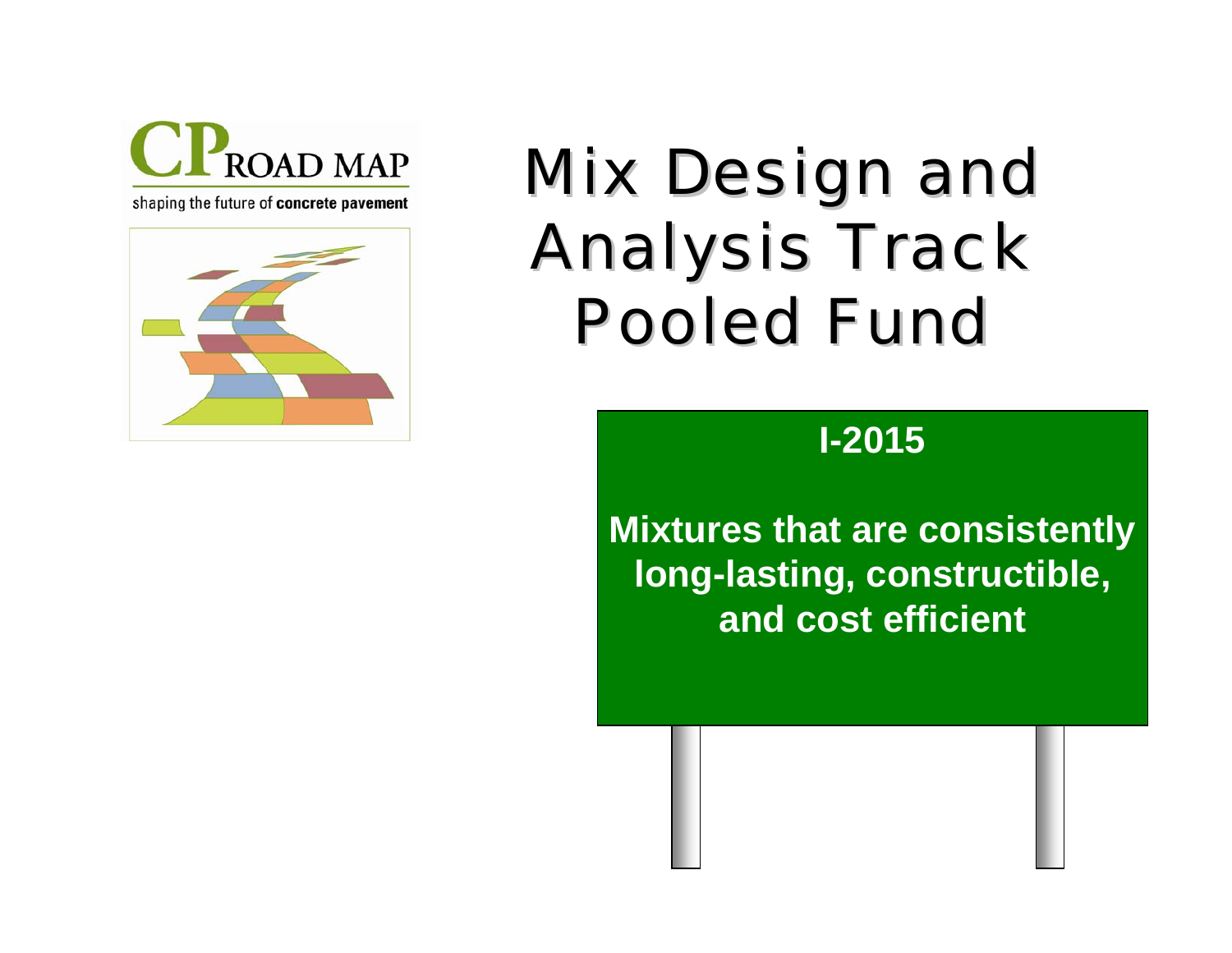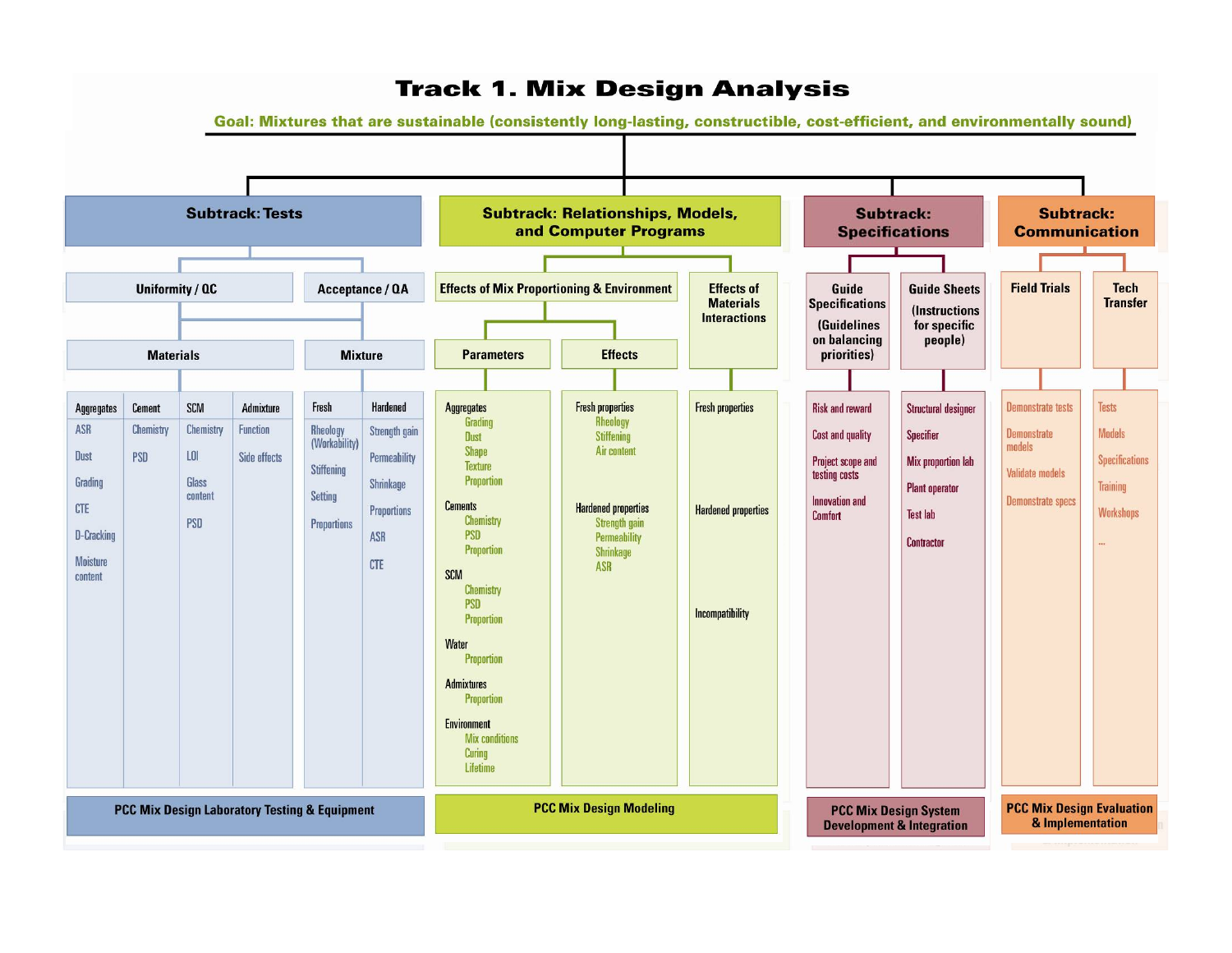Goal: Mixtures that are sustainable (consistently long-lasting, constructible, cost-efficient, and environmentally sound)



**PCC Mix Design Laboratory Testing & Equipment** 

- CTE
- AVA
- Field Temperature Monitoring
- Foam Index
	- •Permeability
	- •Torrent
- Boiled water test
- Micro-Deval abrasion test
- Foam Drainage
- Rheology test for pavement mixtures
- Mix proportions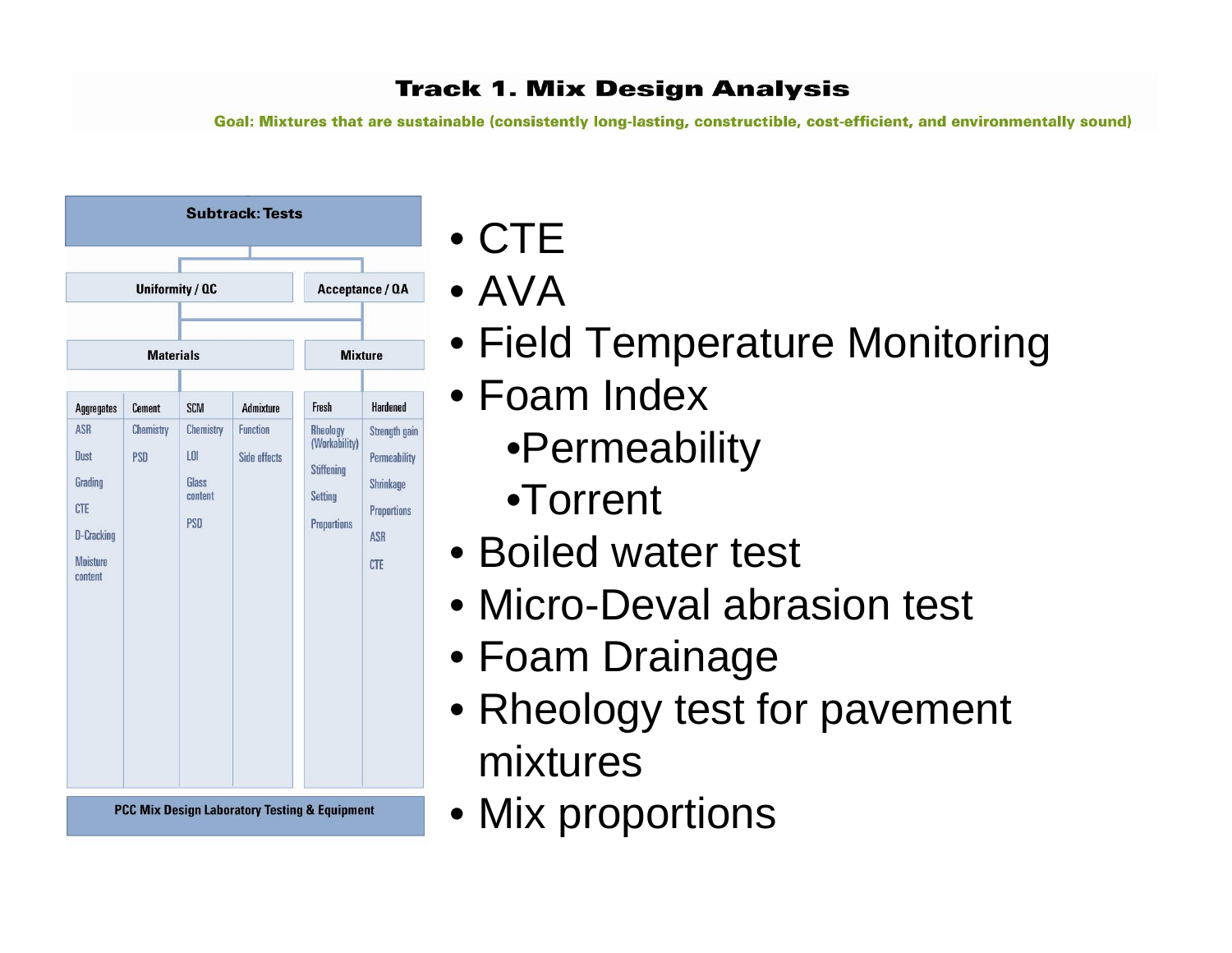

- Field Temperature Monitoring
	- A tool to assess uniformity
	- Indicates setting times
	- Indicates potential incompatibility
	- A formal method statement needs to be developed for submission to AASHTO and ASTM.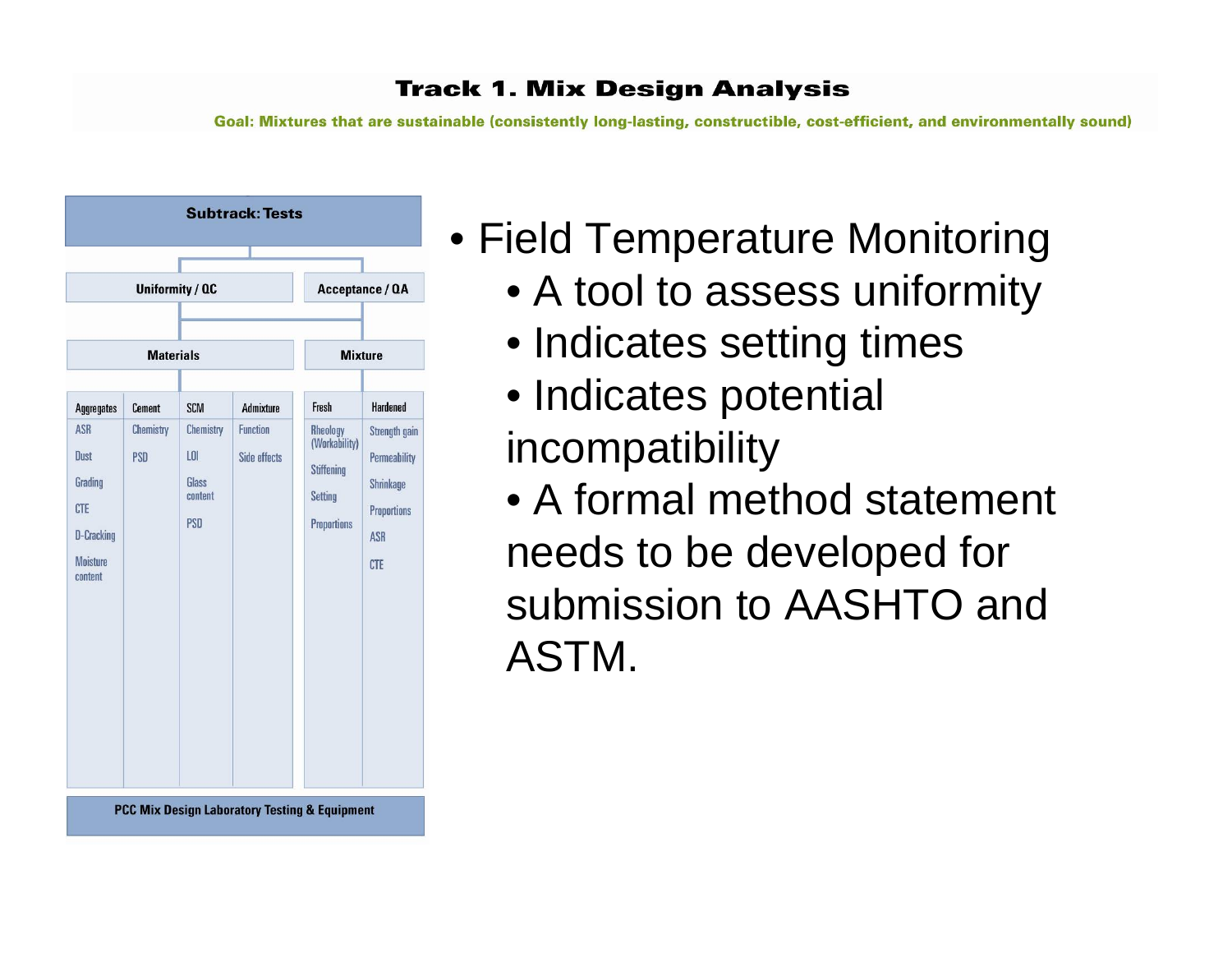Goal: Mixtures that are sustainable (consistently long-lasting, constructible, cost-efficient, and environmentally sound)



## • Interaction Hyperdoc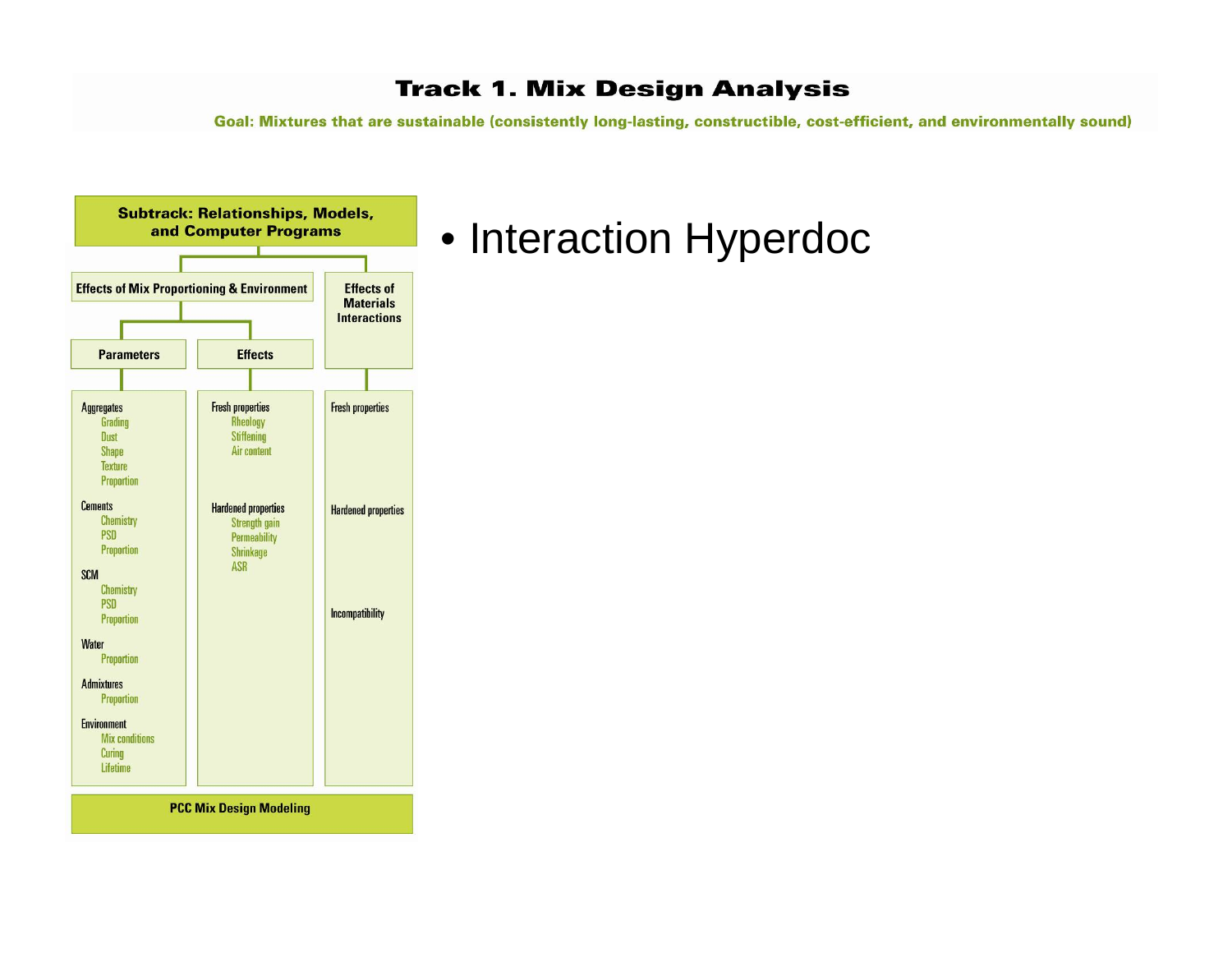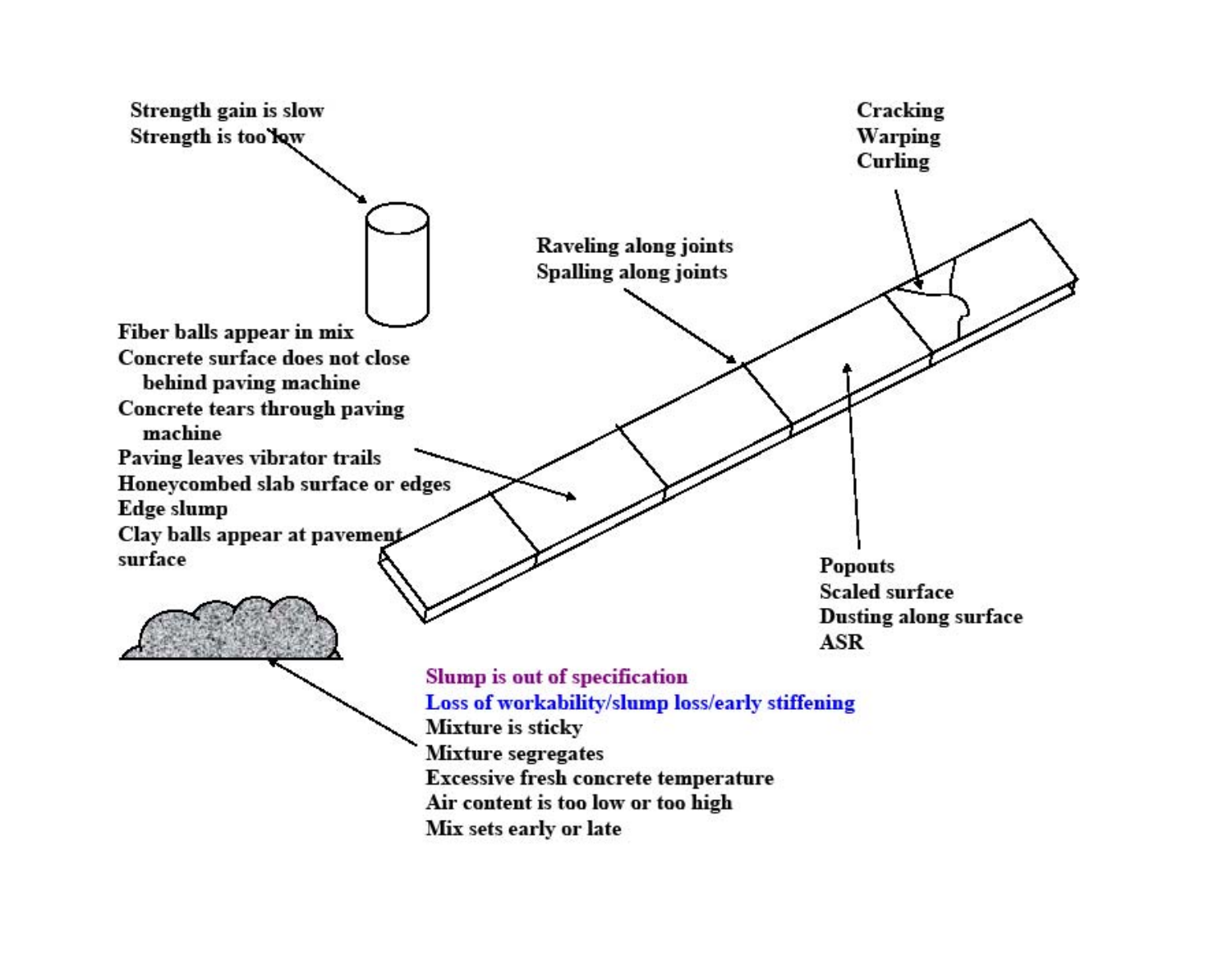## **Loss of workability/slump loss/early stiffening**

| <b>Action</b>                                             | <b>Side Effect</b>                              |
|-----------------------------------------------------------|-------------------------------------------------|
| Use a mix design that includes slag or<br>Class F fly ash | Will change many concrete mixture<br>properties |
| Reduce Class C fly ash dosage                             | Will change many concrete mixture<br>properties |
| Use a water reducer or retarder                           | Will change setting time                        |
| Change the type of water reducer                          | May change other mix properties                 |
| Check the air content/air entrainer<br>dosage             | May change strength                             |
| Chill the mix water or use ice instead                    |                                                 |
| Use an agitator rather than dump trucks                   |                                                 |
| Verify that aggregate gradations are<br>correct           |                                                 |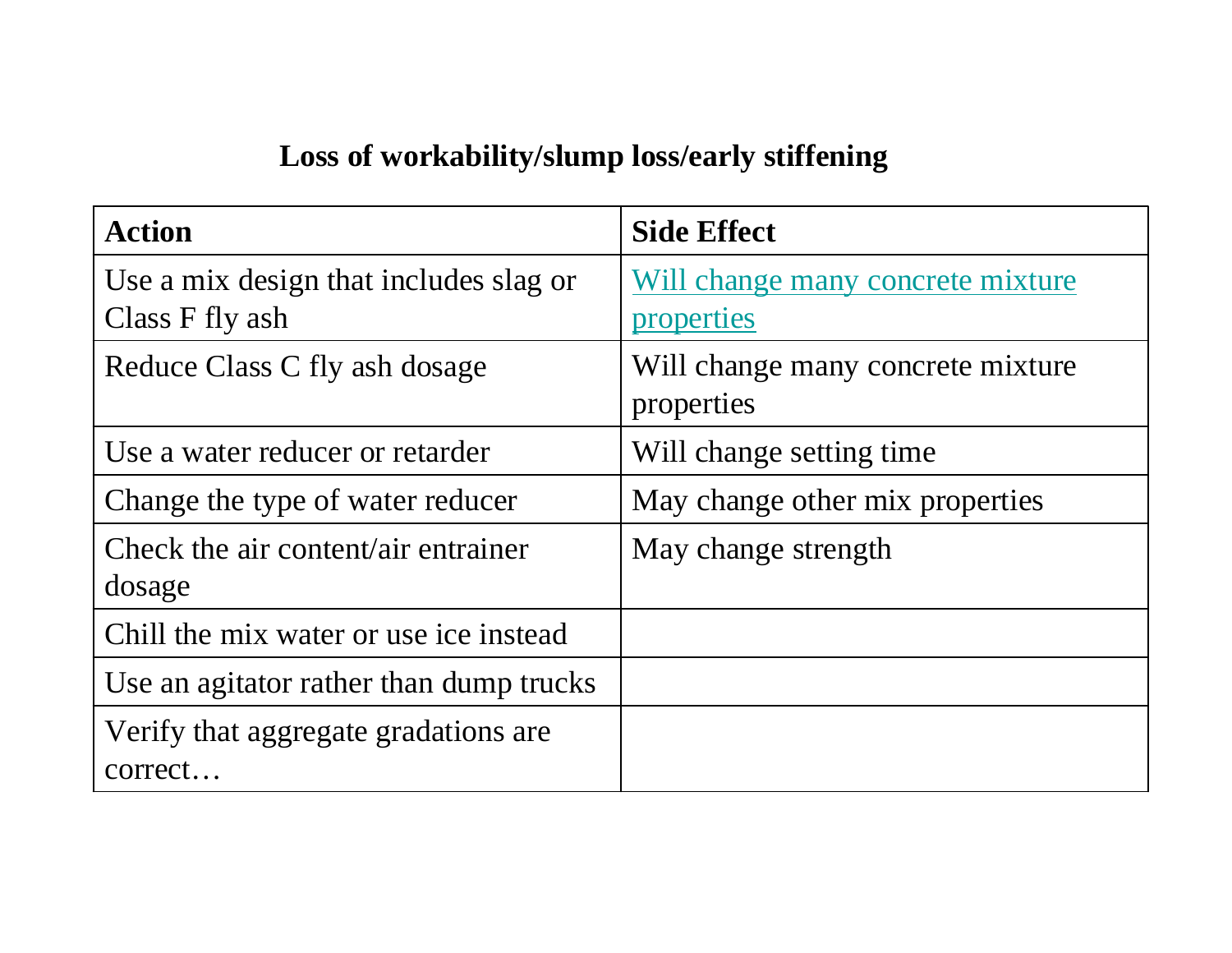#### **Cementitious Materials**

lntro  $\mathbf{N}$ Design  $\omega$ **Materials**  $\Delta$ **Hydration**  $\sigma$ Properties  $\circ$ Ńk  $\mathbf{M}$ Proparation  $\infty$ Construction 9 QA/QC  $\vec{\circ}$ Troubleshooting

these materials, which may not fall under categories covered by other specifications.

#### **Effects of Supplementary Cementitious Materials in Concrete**

SCMs in concrete affect a wide range of fresh and hardened concrete properties. Some of the effects may be considered desirable and are the reason why the materials are used. Other side effects may be less desirable and have to be accommodated. An understanding of all the potential effects is essential to prevent surprises

The effects of SCMs on properties of fresh and hardened concrete are briefly discussed in the following sections and summarized in tables 3-7 and 3-8, respectively (see chapter 5, page 105, for a complete discussion of concrete properties).

In most cases, the extent of change in concrete behavior will depend on the particular material used, the amount used, and the properties of other ingredients in the concrete mixture.

Trial batching with unfamiliar material combinations is essential to provide assurance of critical concrete properties.

Fresh Properties. In fresh concrete, SCMs can affect workability and setting times in the following ways:

- Workability is always changed by SCMs. Fly ash will generally increase workability, as will GGBF slag to a lesser extent. Silica fume may significantly reduce workability at dosages above five percent.
- The rate of slump loss (stiffening) may be increased if there are chemical incompatibilities (see Potential Materials Incompatibilities in chapter 4, page 97).
- Setting times may be delayed and early strength gain slowed if GGBF slag and fly ash are included. However, this effect will depend on the product used.

All of these factors can have a significant effect on the timing of finishing and saw cutting in pavements, making it important that the performance of the cementitious system being selected for a project be tested in trial batches well before the project starts. Trial batches need to be tested at the temperatures

expected when the paving operation will be conducted.

Durability/Permeability. SCMs generally improve potential concrete durability by reducing permeability. Almost all durability-related failure mechanisms involve the movement of fluids through the concrete. Tests show that the permeability of concrete decreases as the quantity of hydrated cementitious materials increases and the watercementitious materials ratio decreases.

With adequate curing, fly ash, GGBF slag, and natural pozzolans generally reduce the permeability and absorption of concrete. GGBF slag and fly ash can result in very low chloride penetration test results at later ages. Silica fume and metakaolin are especially effective and can provide concrete with very low chloride penetration (Barger et al. 1997).

In order for SCMs to improve durability, they must be of adequate quality and used in appropriate amounts, and finishing and curing practices must be appropriate.

Alkali-Silica Reactivity Resistance. Alkali-silica reactivity (ASR) of most reactive aggregates (see Aggregate Durability later in this chapter, page 47) can be controlled with the use of certain SCMs. Low-calcium Class F fly ashes have reduced reactivity expansion up to 70 percent or more in some cases. At optimum dosage, some Class C fly ashes can also reduce reactivity, but at a low dosage a high-calcium Class C fly ash can exacerbate ASR.

SCMs reduce ASR (Bhatty 1985, Bhatty and Greening 1978) by (1) providing additional calcium silicate hydrates (C-S-H) that chemically tie up the alkalies in the concrete, (2) diluting the alkali content of the system, and (3) reducing permeability, thus slowing the ingress of water.

It is important to determine the optimum dosage for a given set of materials to maximize the reduction in reactivity and to avoid dosages and materials that can aggravate reactivity. Dosage rates should be verified by tests, such as ASTM C 1567 or ASTM C 1293. (Descriptions of aggregate testing and preventive measures to be taken to prevent deleterious alkaliaggregate reaction are discussed later in this chapter under Aggregate Durability, page 47.)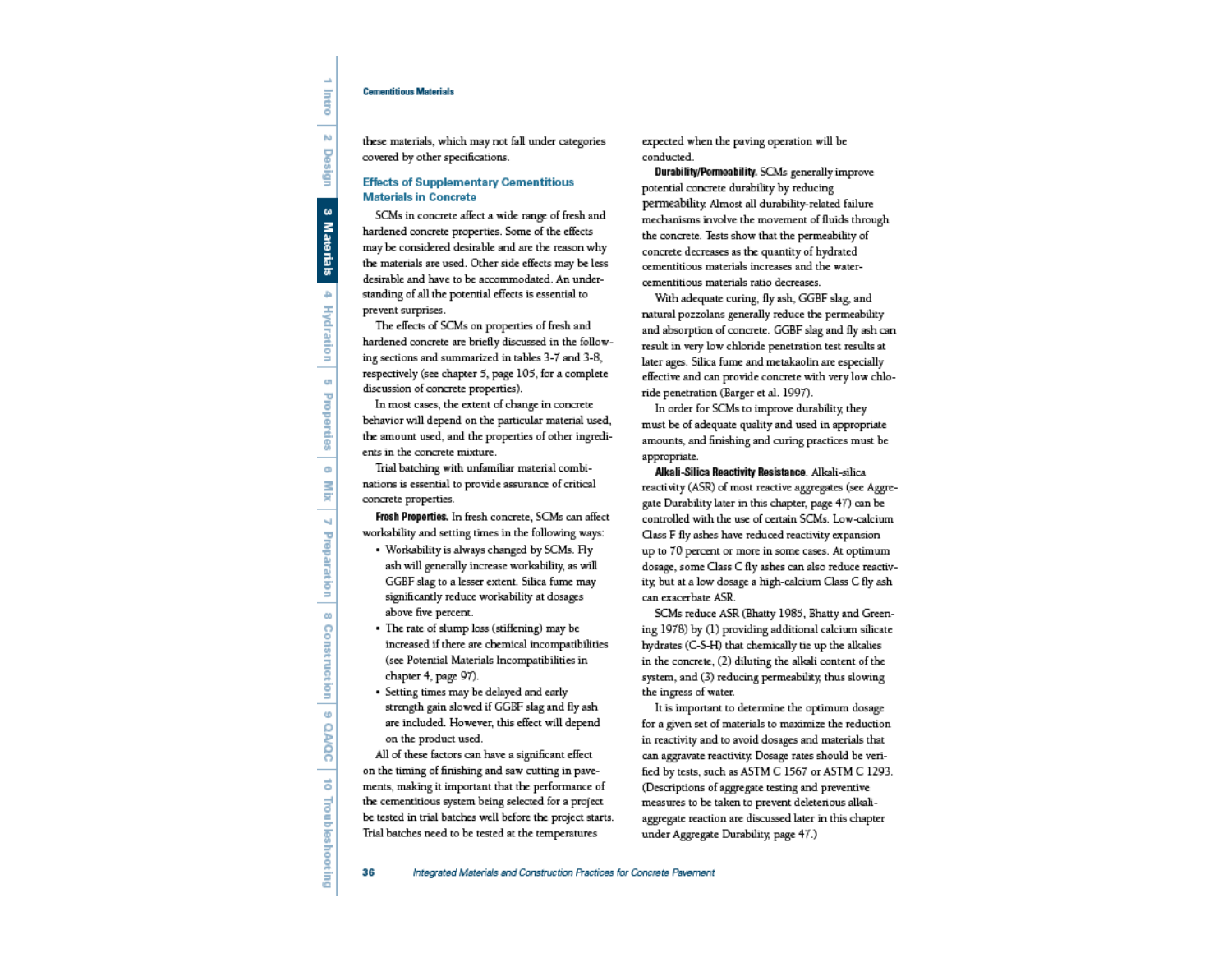

- Interaction Hyperdoc
- Air void system minimum requirements
- Paste content and shrinkage
- Working temperatures
- Combined gradings
- Long term monitoring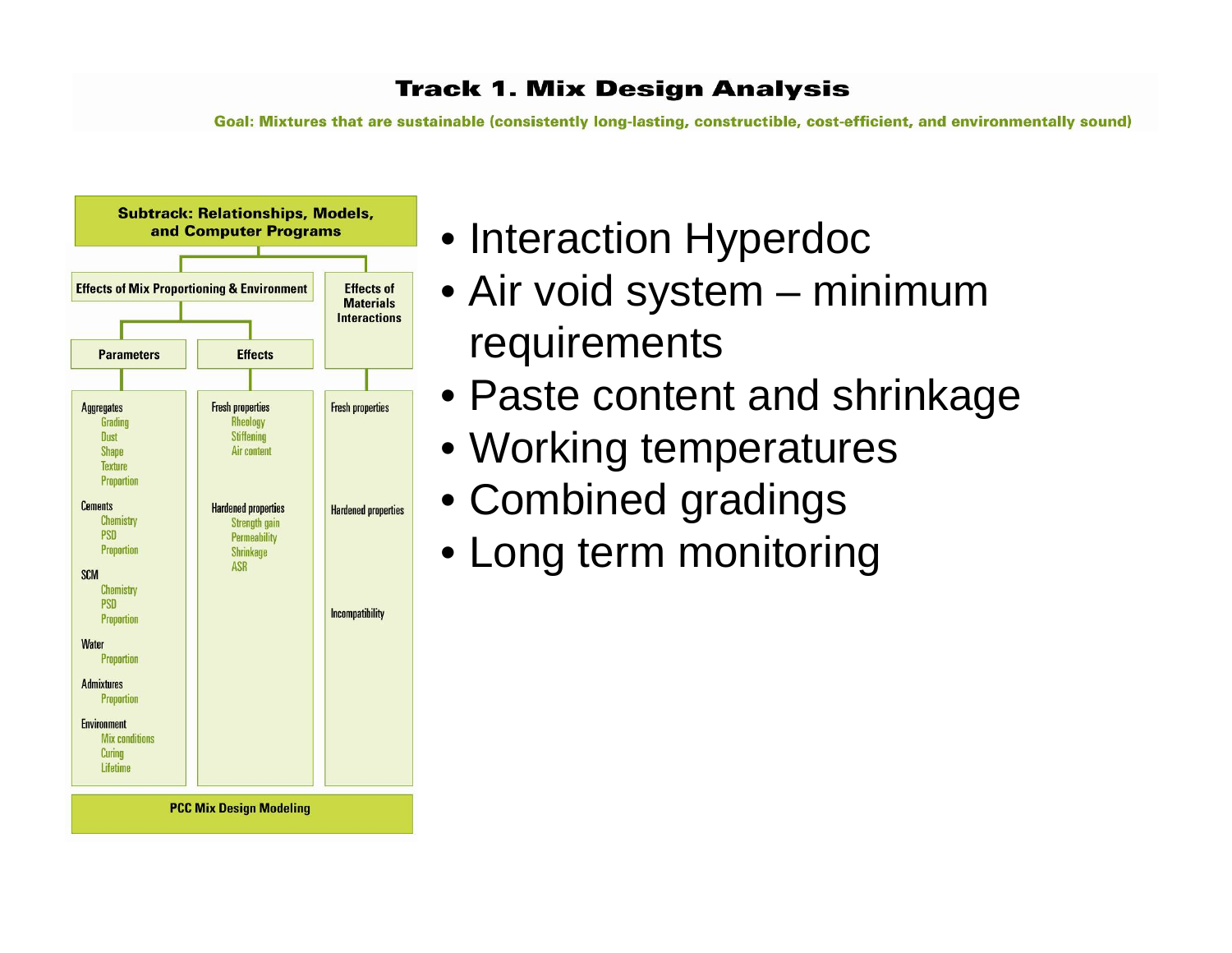

- Check sheets
- Guide specification
- Generic admixture specification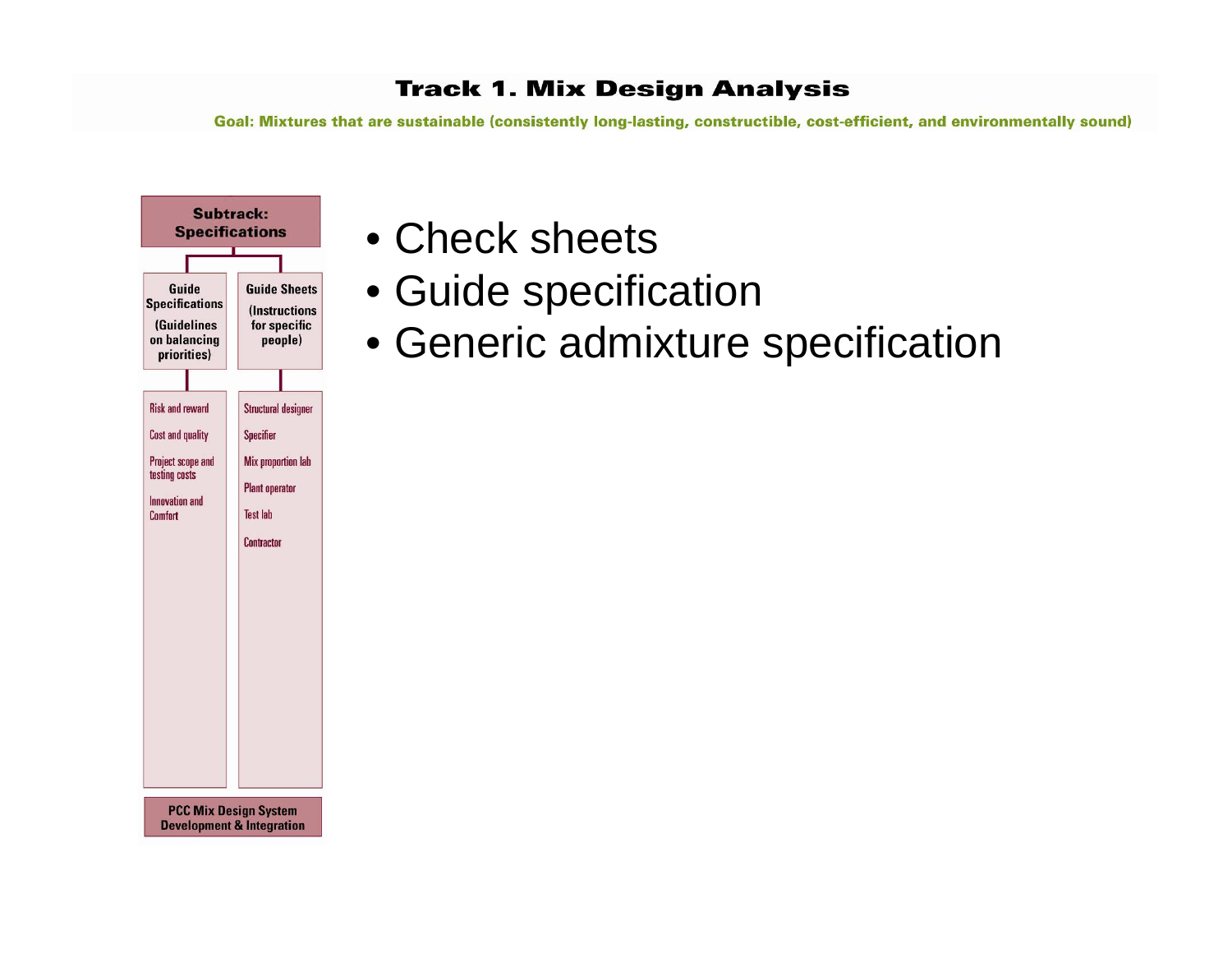Goal: Mixtures that are sustainable (consistently long-lasting, constructible, cost-efficient, and environmentally sound)



& Implementation

- Field trials new tests
- Field trials new models
- Field trials new specifications
- Training materials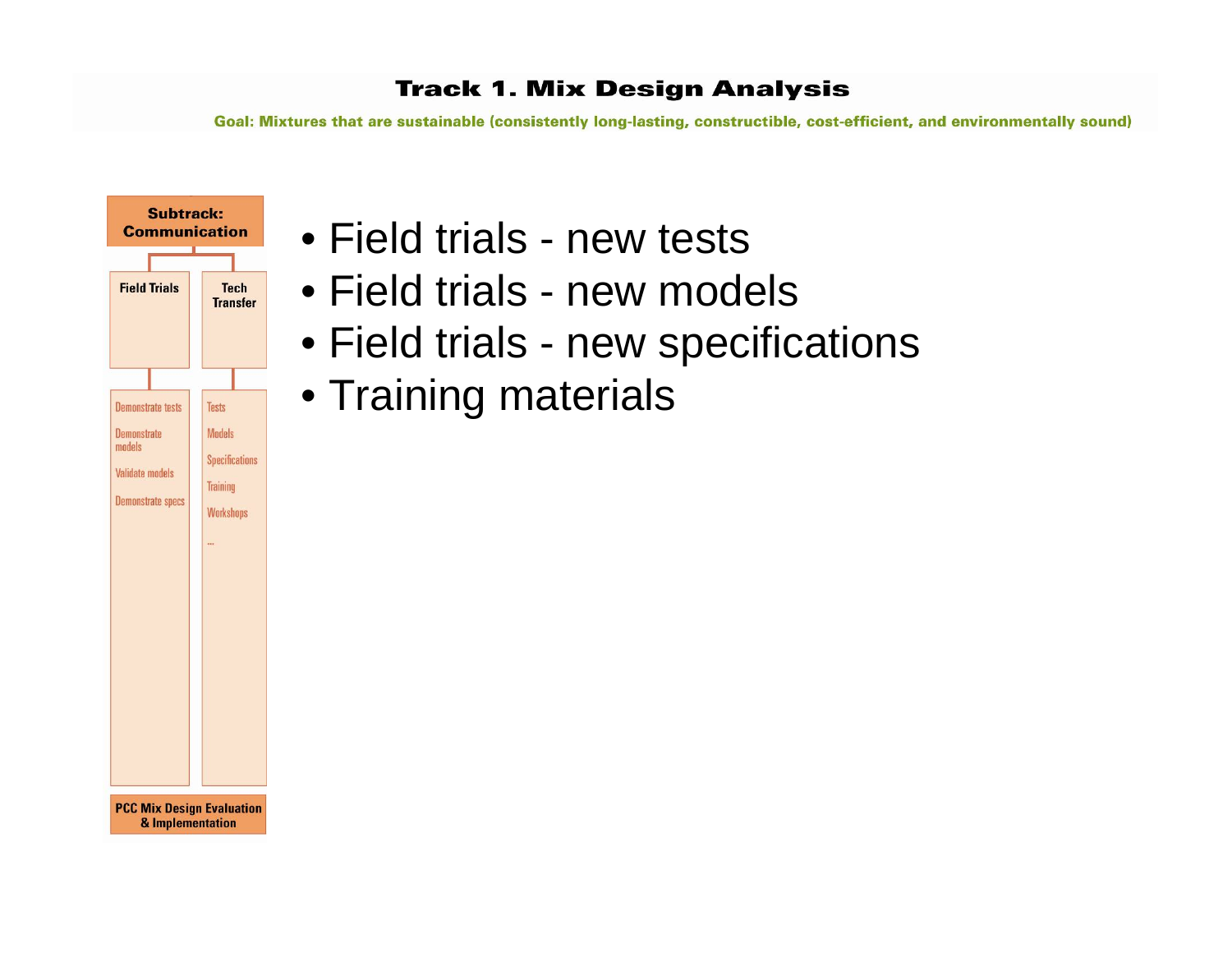Goal: Mixtures that are sustainable (consistently long-lasting, constructible, cost-efficient, and environmentally sound)

- Budget:
- Tests
- Models
- Specifications **\$200,000**
- Communication
- Project oversight \$100,000
- Total

 \$200,000 \$300,000 \$200,000

\$1,000,000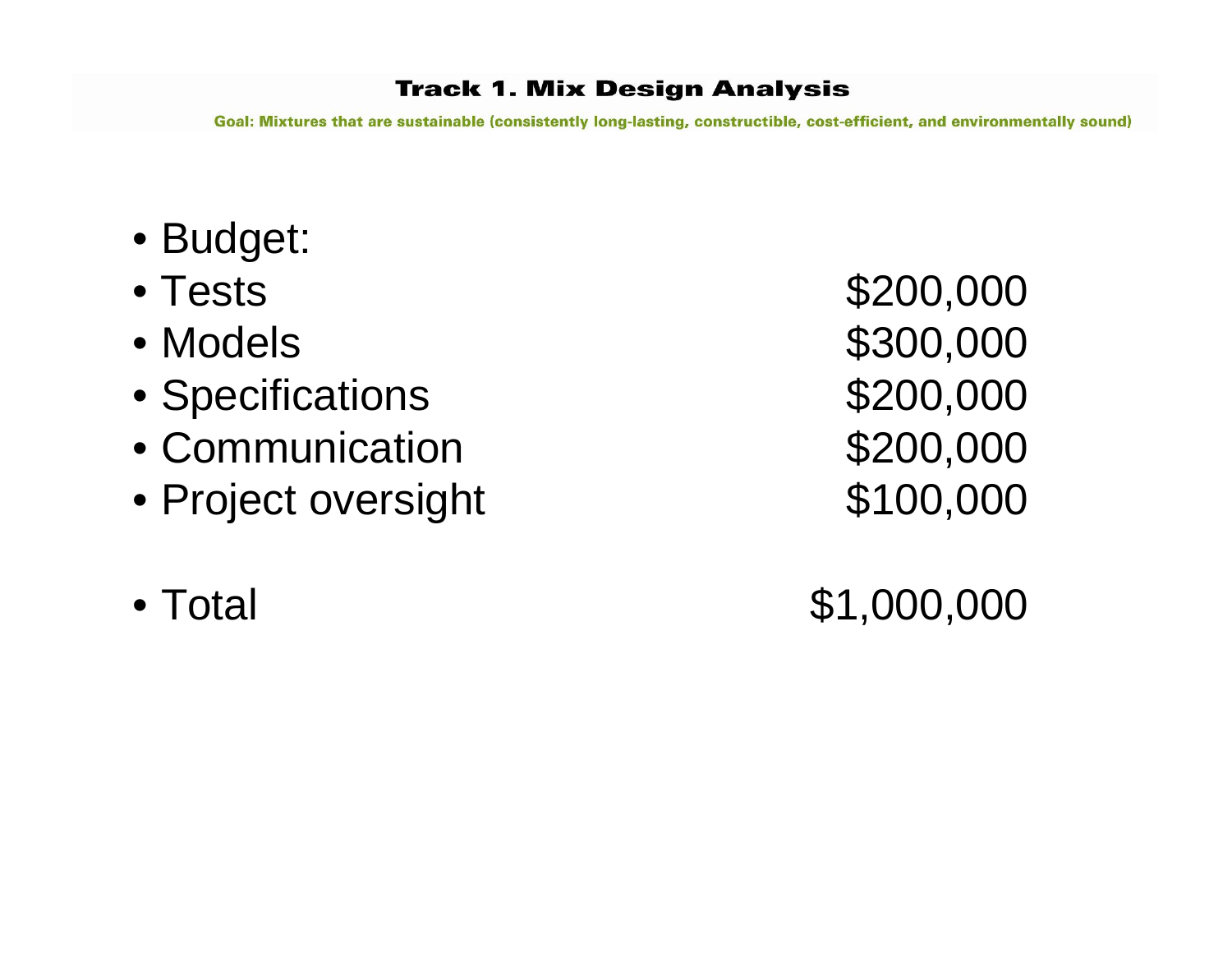Goal: Mixtures that are sustainable (consistently long-lasting, constructible, cost-efficient, and environmentally sound)

• Funding •Pooled fund•CPTech Center \$500,000

\$500,000

Assuming 11 States = \$15,000 per year for 3 years